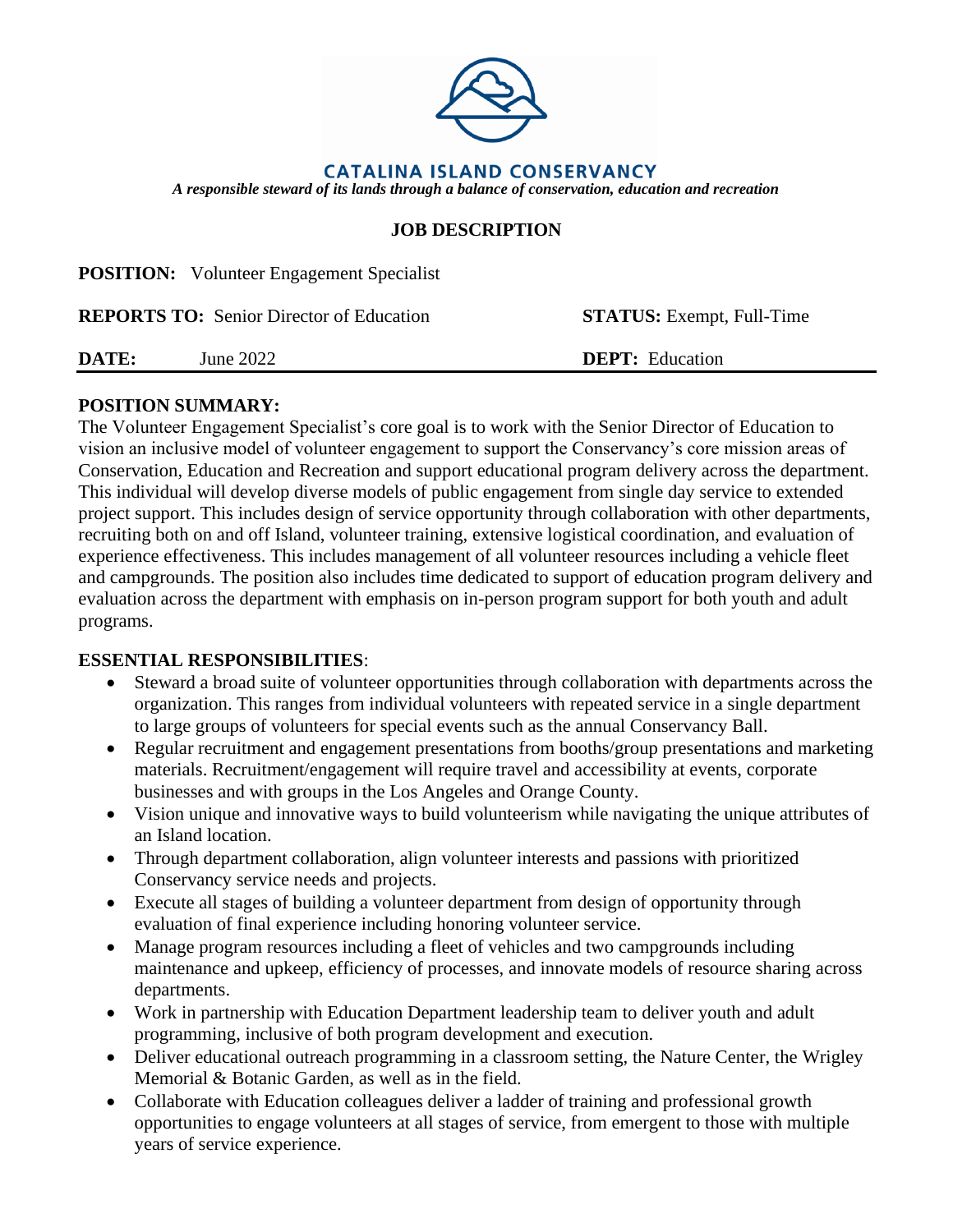- Develop opportunities that encourage volunteers to seek out expanded opportunities to support the Conservancy and stay connected over multiple years.
- Establish and deliver a holistic evaluation process of the program, individual performance, effectiveness of projects as successful service opportunities, and efficiency of logistics.
- Strategic management of data and generation of regular reports as well as program modifications as needed based on data analysis.

# **DAILY DUTIES AND ACTIVITIES**:

- Identify and develop volunteer roles and opportunities.
- Recruit, screening, interview and effectively assessing volunteer candidates for alignment with service opportunities.
- Provide task-specific training and guidance.
- Manage logistics of volunteer access to site and project (travel, site access, safety briefings, registration process)
- Thoughtful and precise communication with internal and external stakeholders: Email, Phone, Written
- Oversee campground use and maintenance which includes pre-arrival preparation and departure clean up.
- Transport of volunteers to and from work sites and campgrounds as needed.
- Ensure volunteers are working within the scope of their assignments.
- Handle all unpaid personnel issues and concerns in line with Conservancy guidelines. Collaborate with Human Resources when necessary to ensure compliance.
- Lead and support educational hikes and field excursions to the Interior.
- Lead and support program delivery at festivals, in the classroom, at the Nature Center, and at the Garden.
- Regular data entry regarding volunteerism numbers and hours as well as benchmark data.
- Management of vehicle and campground calendars.
- Other duties as assigned.

**To perform this job successfully, an individual must be able to perform each essential duty in a satisfactory manner. The requirements listed below are representative of the knowledge, skills and/or ability required. An ideal candidate will possess a substantial combination of all these requirements. Reasonable accommodations may be made to enable individuals with disabilities to perform the essential functions.**

#### **REQUIRED QUALIFICATIONS:**

KNOWLEDGE/SKILLS:

- Knowledge of all phases of volunteer operations from strategic visioning and planning to execution and evaluation.
- Knowledge of educational theory and learning in non-formal environments.
- Ability to communicate effectively utilizing interpersonal skills to maintain effective relationships with volunteers, other department staff and the public.
- Ability to express oneself clearly and concisely in presenting ideas and concepts both in verbal and written form, including preparation of legible and accurate reports.
- Flexibility and ability to cope with multiple tasks and competing priorities.
- Ability to innovate and work strategically to overcome challenges with poise and positivity.